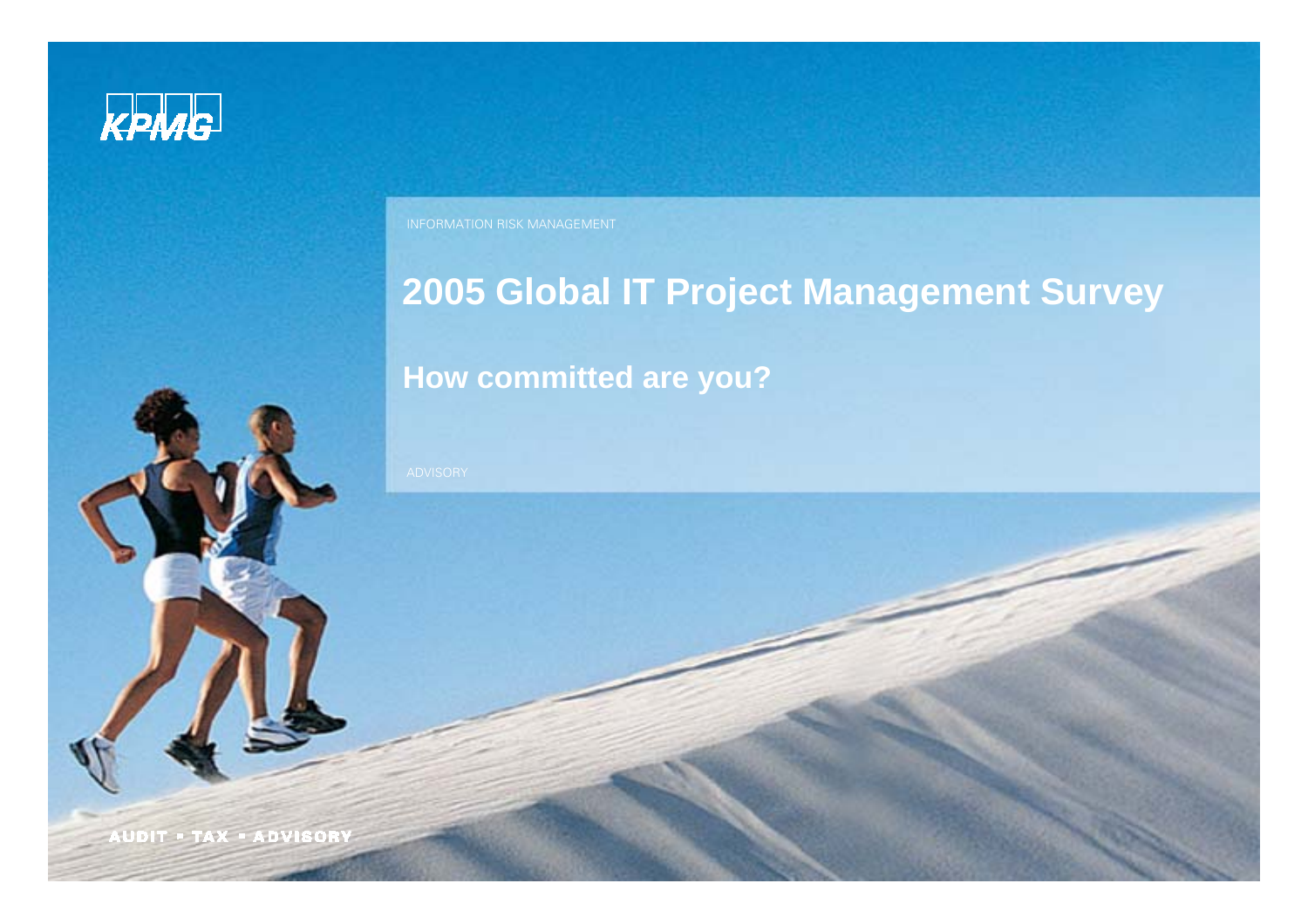

**Survey profile Why focus on commitment More commitments are being made**

What businesses are doing to keep commitments

How well are commitments being kept

Pathway to keep more commitments

How committed are you?

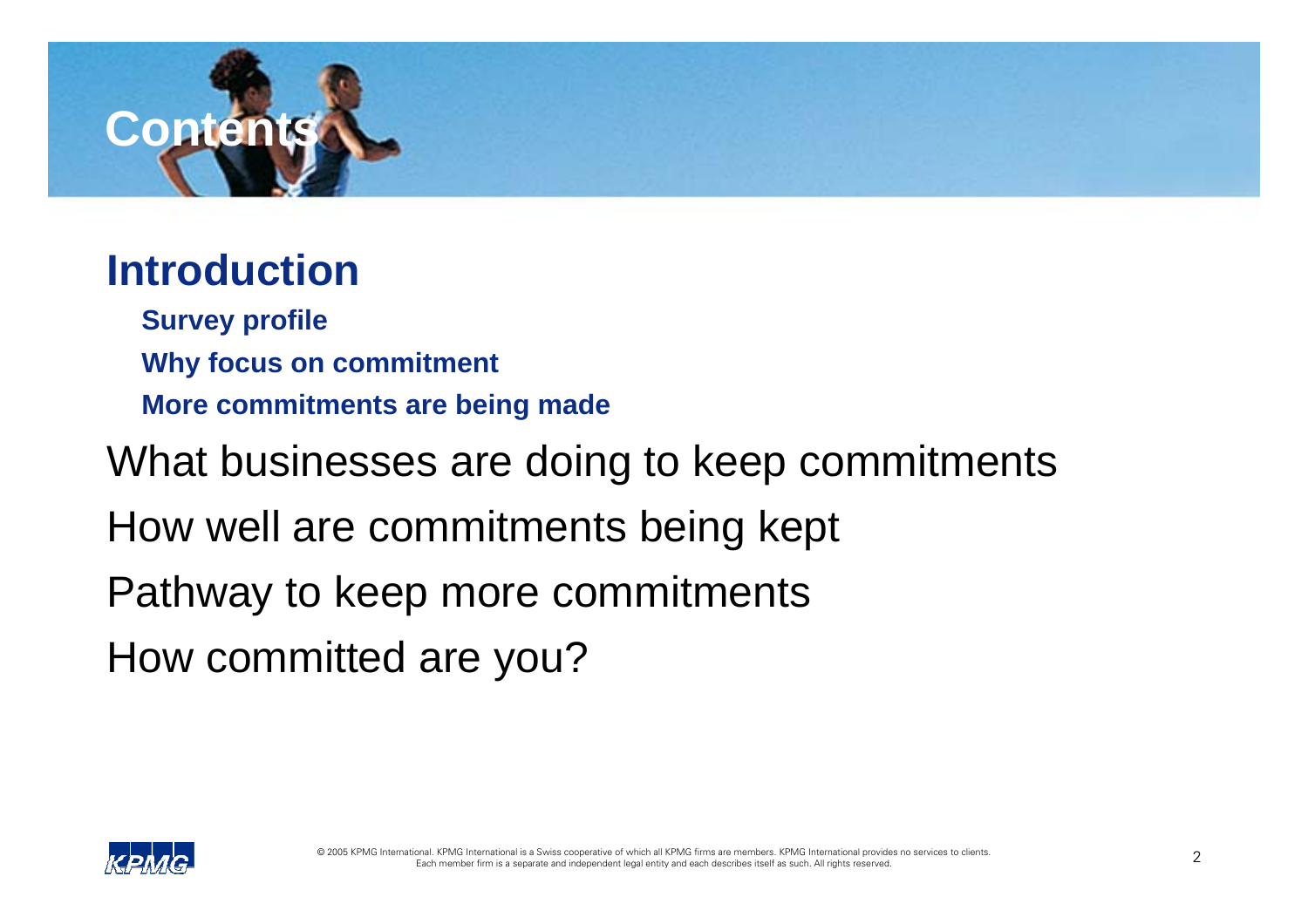



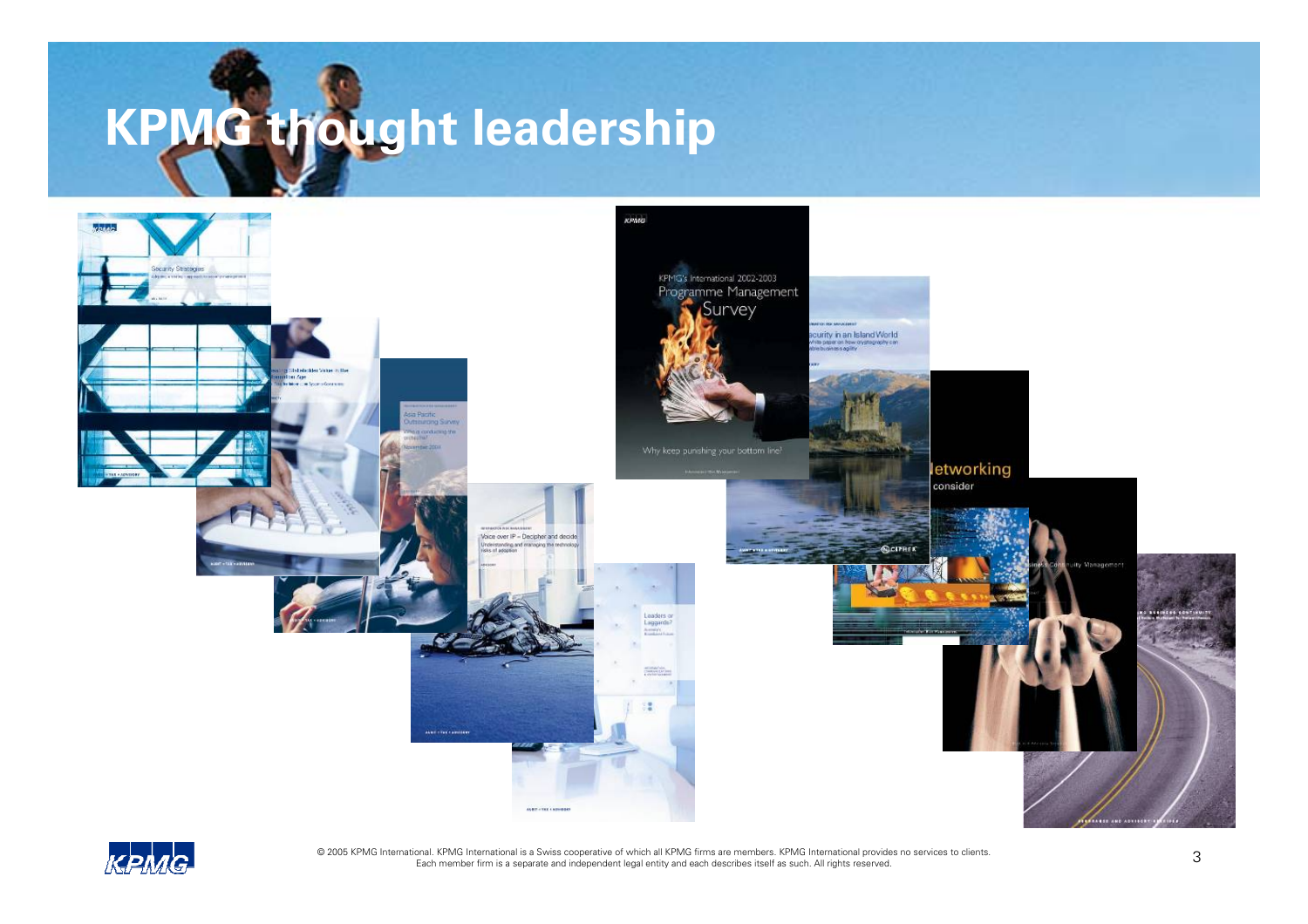

One of the most comprehensive surveys:

- Over 600 organisations in 22 countries
- All major industries
- 51 multiple choice and open questions
- Face to face interviews

Key topics examined included:

- Project governance
- Benefits realisation
- Project/program management practices
- Project success and failure

### Industry participation:



Energy and natural resources (ENR)  $7%$ 

Government 16%

#### Regional participation:





© 2005 KPMG International. KPMG International is a Swiss cooperative of which all KPMG firms are members. KPMG International provides no services to clients<br>Each member firm is a separate and independent legal entity and e

33%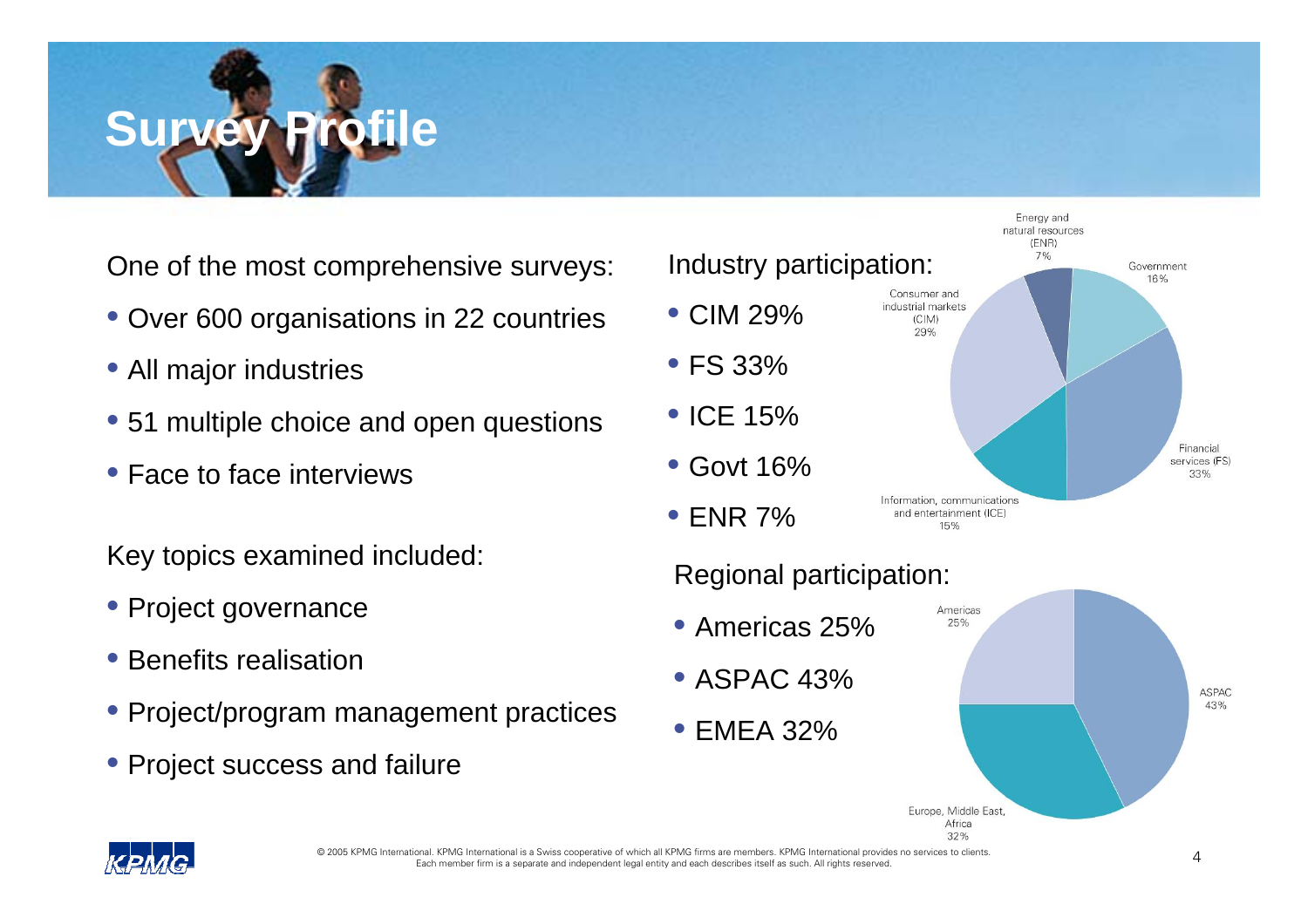# **Why focus on commitment ?**

#### **Boards and Executives make commitments to deliver benefits through projects**

- Commitments involve the translation of a business strategy into outcomes
- Projects are the vehicle to achieve those outcomes
- These outcomes are typically articulated as targeted project benefits/deliverables
- Information Technology (IT) is often the key enabler to achieve the desired state
- Effective and efficient management of IT projects therefore becomes a key organisational capability

#### **Minimising the gap between commitments** *made* **and commitments** *kept* **differentiates successful organisations from others**

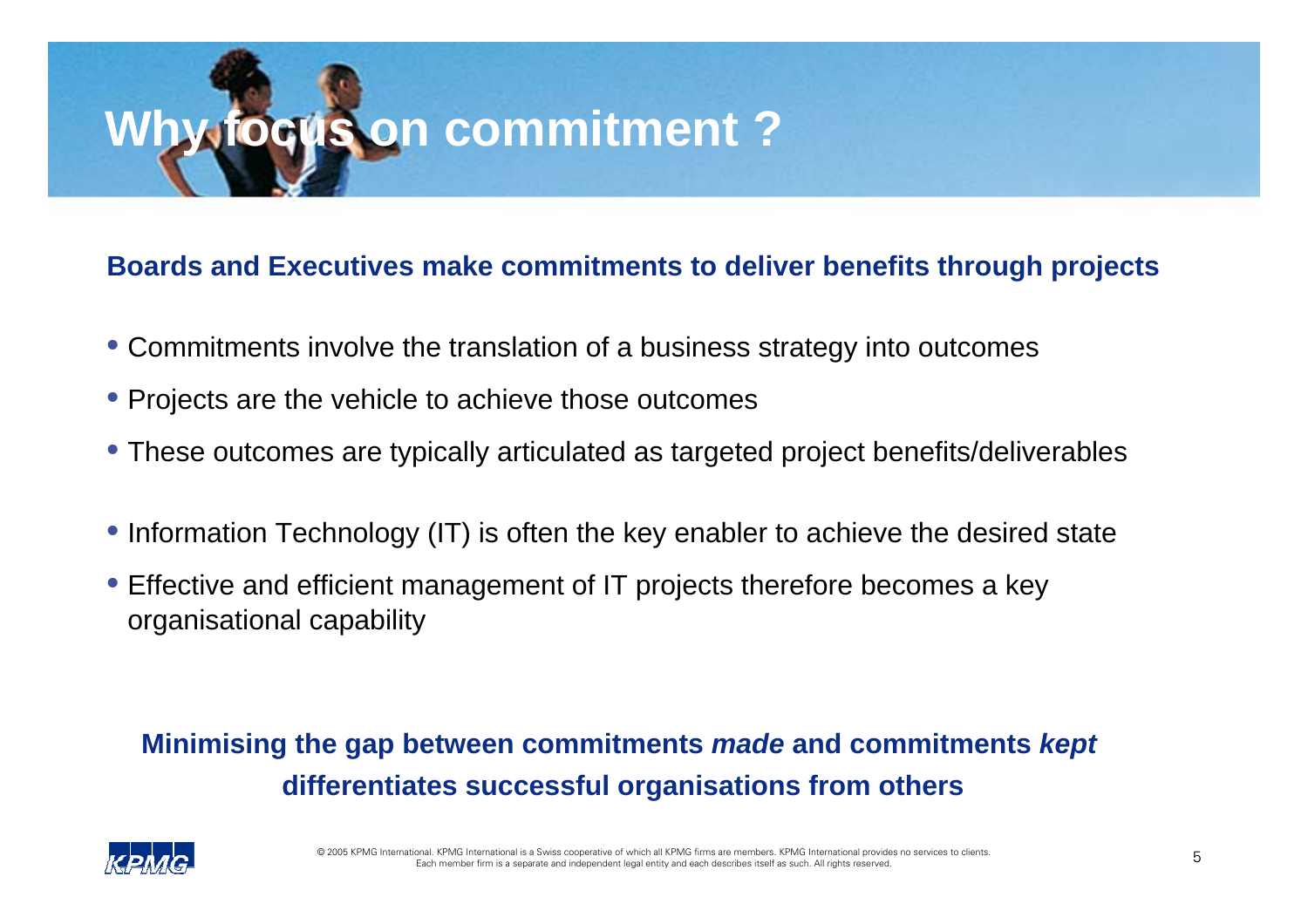# **More commitments are being made**

#### **Increasing commitments being made**

Commitments are up, with increases in:

- 81% projects
- 88% project complexity
- 79% total project budget

The majority of participants were unable to satisfactorily articulate:

- Total project budget
- Total cost of budget overruns

#### **….driven by compliance and performance**

Key drivers for the increase:

- 74% by new products/services and business process improvements
- 48% by technology refreshes
- 24% by governance and regulatory

We have also observed increased:

- Interdependencies between projects
- Volume of cross-divisional initiatives often aimed at customer-centric objectives

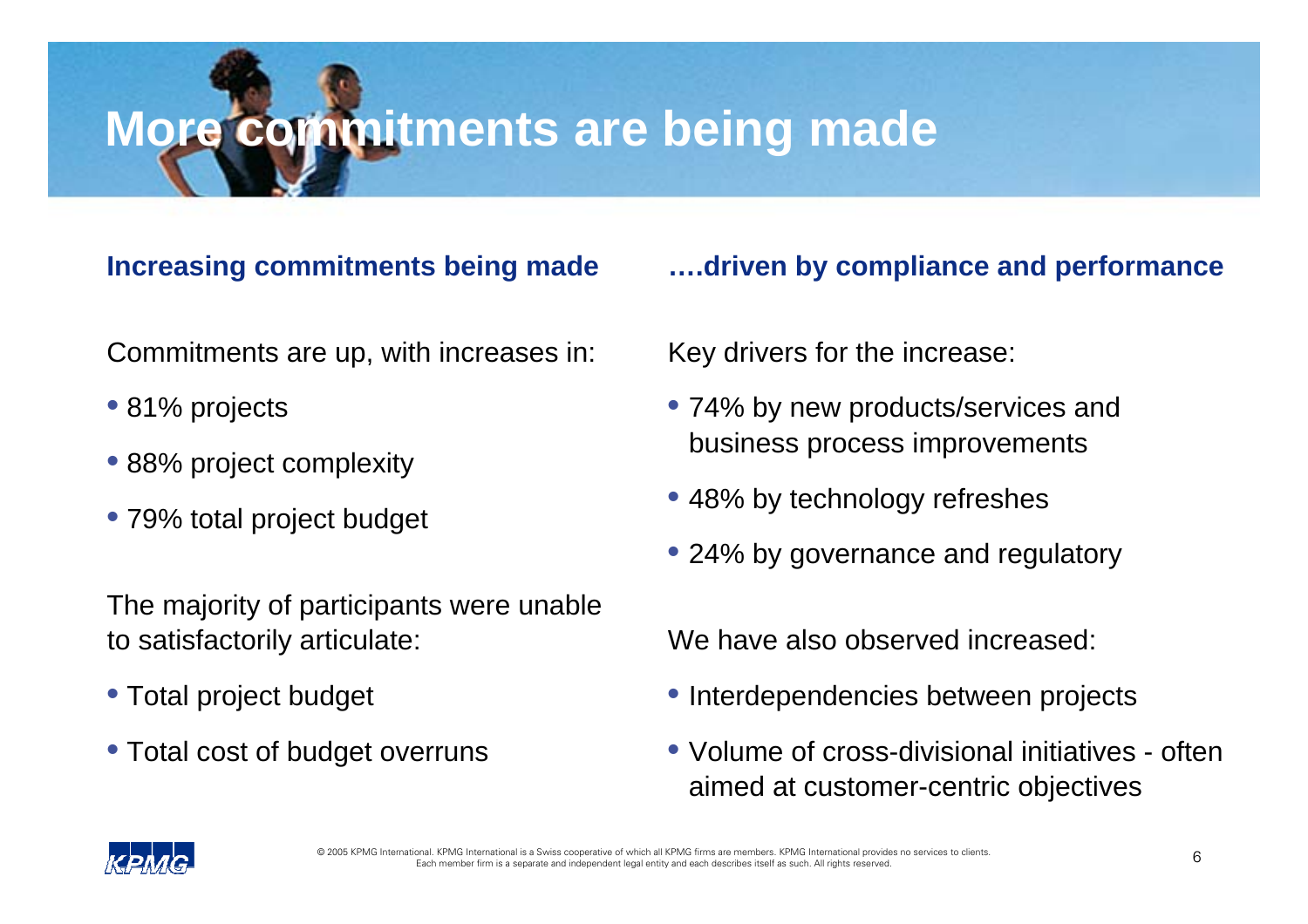

### **What businesses are doing to keep commitments**

- **Increased focus on governance**
- **Business cases are popular**
- **Increased project management profile**
- **PMO perception is reality**
- **Project governance focussed on today**
- How well are commitments being kept
- Pathway to keep more commitments
- How committed are you?

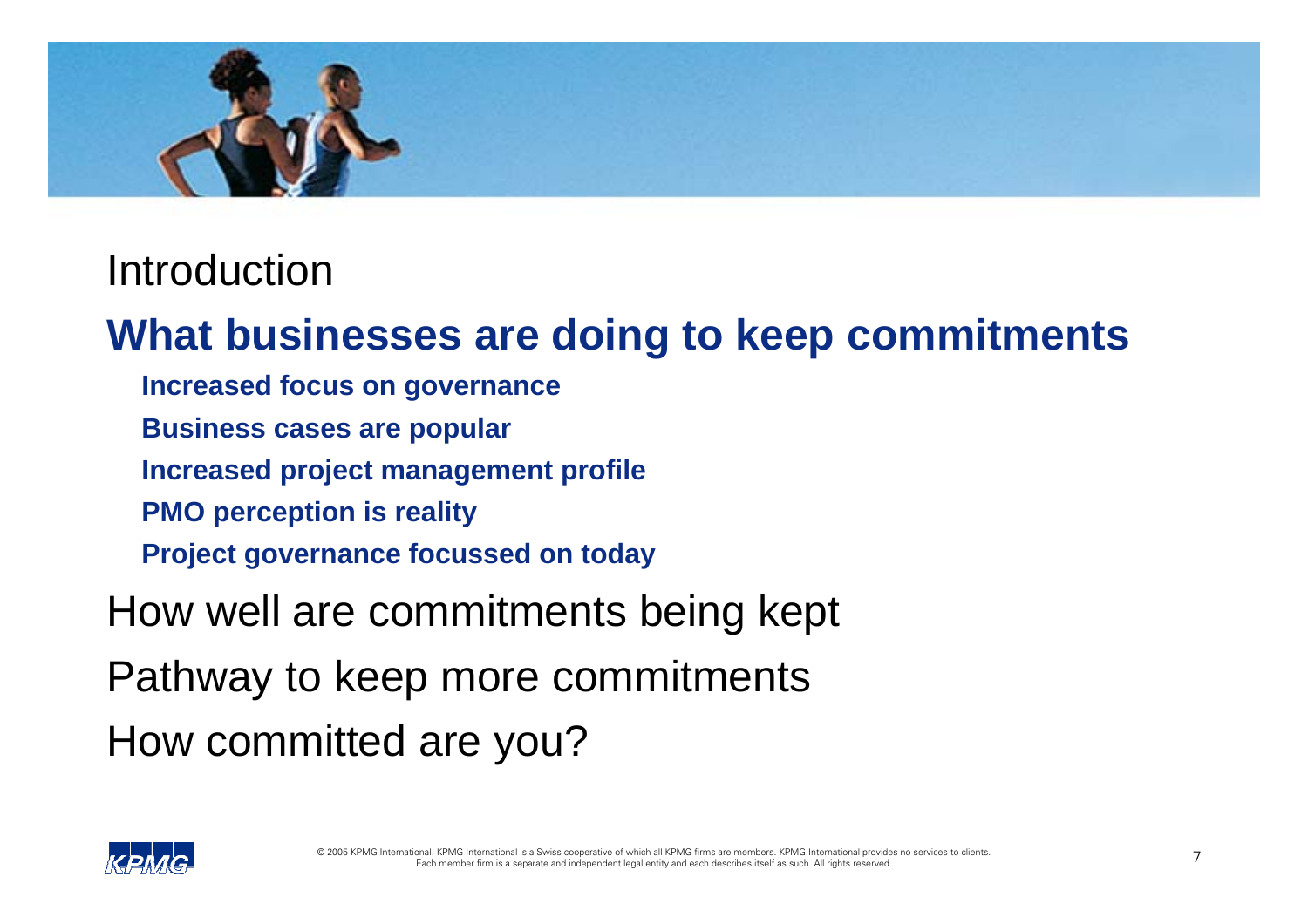### **Increased focus on governance**

#### **Increased focus on governance**

# **….yet it often diminishes beyond approval**

- Boards approve 40% of business cases
- Executives are accountable for 87% of business case targeted benefits
- Executive sponsorship remains a top critical success factor

Lack of Board and Executive involvement beyond project initiation/approval:

- 47% do not have KPIs defined to report ongoing progress to the Board
- 13% do not report at all to the Board

However, governance is generally accepted as being critical:

- It enables commitments to be kept
- It is about performance and compliance

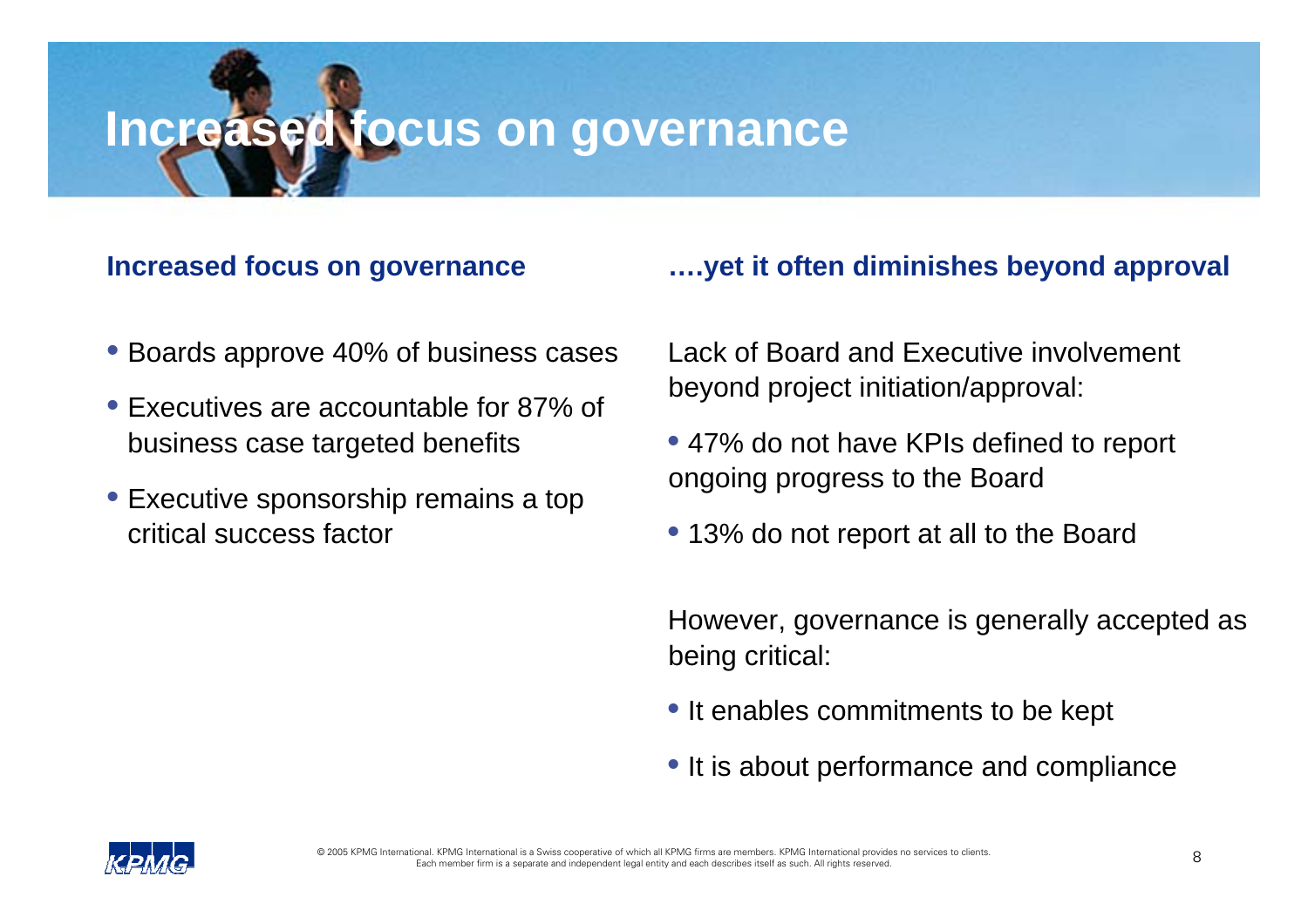### **Business cases are popular**

#### **Business cases are common**

**….however, the quality must be challenged**

80 70 60 50  $40<sup>°</sup>$  $30<sup>°</sup>$ 20 10

Mandatory considerations for a business case

- Majority of organisations use business cases:
- 86% have a formal process or policy
- 41% prepare a case for all projects
- 42% independently verify case assumptions

Trend for case approval moving towards an enterprise approach:

- 40% still approved by business unit head
- 33% now use Investment committees

The business case often appears to be a onetime document

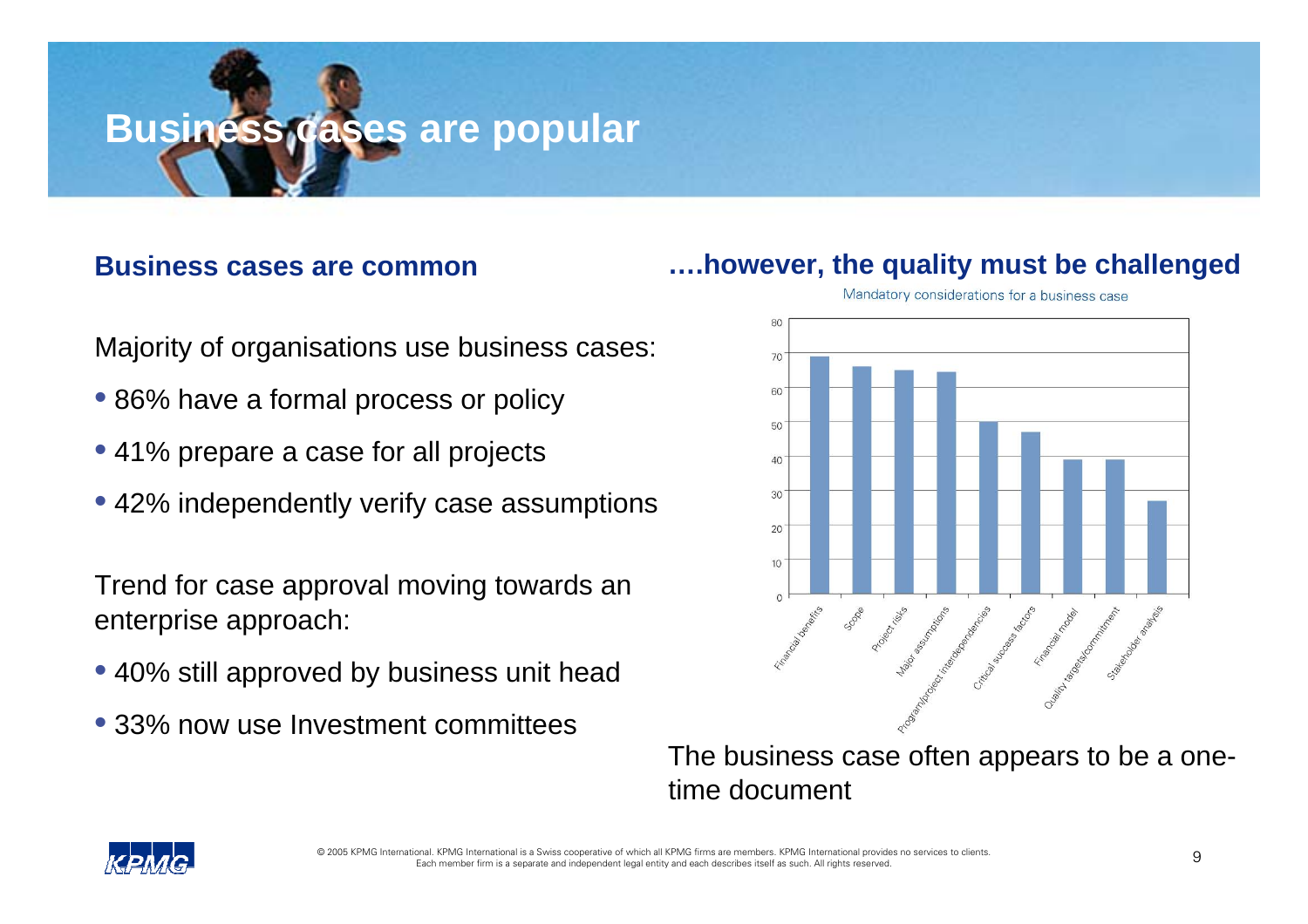## **Increased project management profile**

#### **Project management gains profile**

- Maturing profession
- Greater projectisation
- Up to 87% report projects to the Board
- 17% of PMOs report to the CEO
- Human Resource processes recognise specialised project management skills

#### **….but not the investment**

- Only 24% claim the majority of their project managers have formal project management qualifications
- 42% resource their projects with those from an operational or administrative background
- 42% have a formal processes for developing project management competency
- Only 21% of PMOs have the mandate to actively manage all projects
- 48% of still report to Information Technology

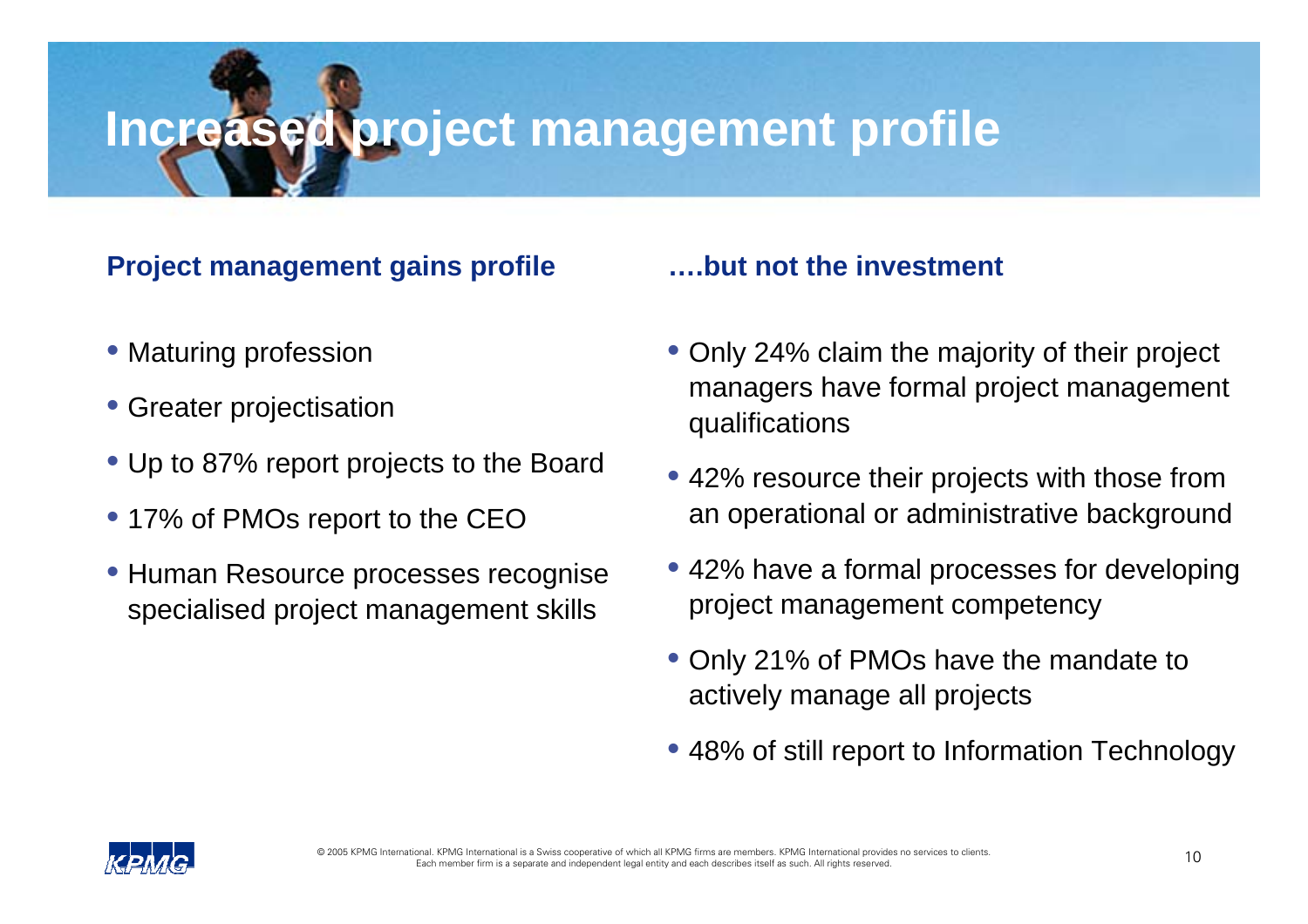# **perception is reality**

#### **PMOs have strategic ambition**

Overall view positive, but the perceived value of the PMO has not improved



Most popular PMO objectives were:

- 23% improve management practices
- 29% increase project success rate
- 28% provision of consistency

#### **….but remains an administrative reality**

Lack of accountability for PMOs is an issue:

- 22% do not measure their PMO
- 17% align their PMO assessment with the project criteria – meeting targeted benefits

Overall, maturity and methodology provide plenty of opportunity for improvement:

- 47% rated their maturity "standardised"
- 39% rated their maturity "informal"
- 61% use hybrid/home-grown methods

Commentary highlighted that PMO leadership often lacks business acumen

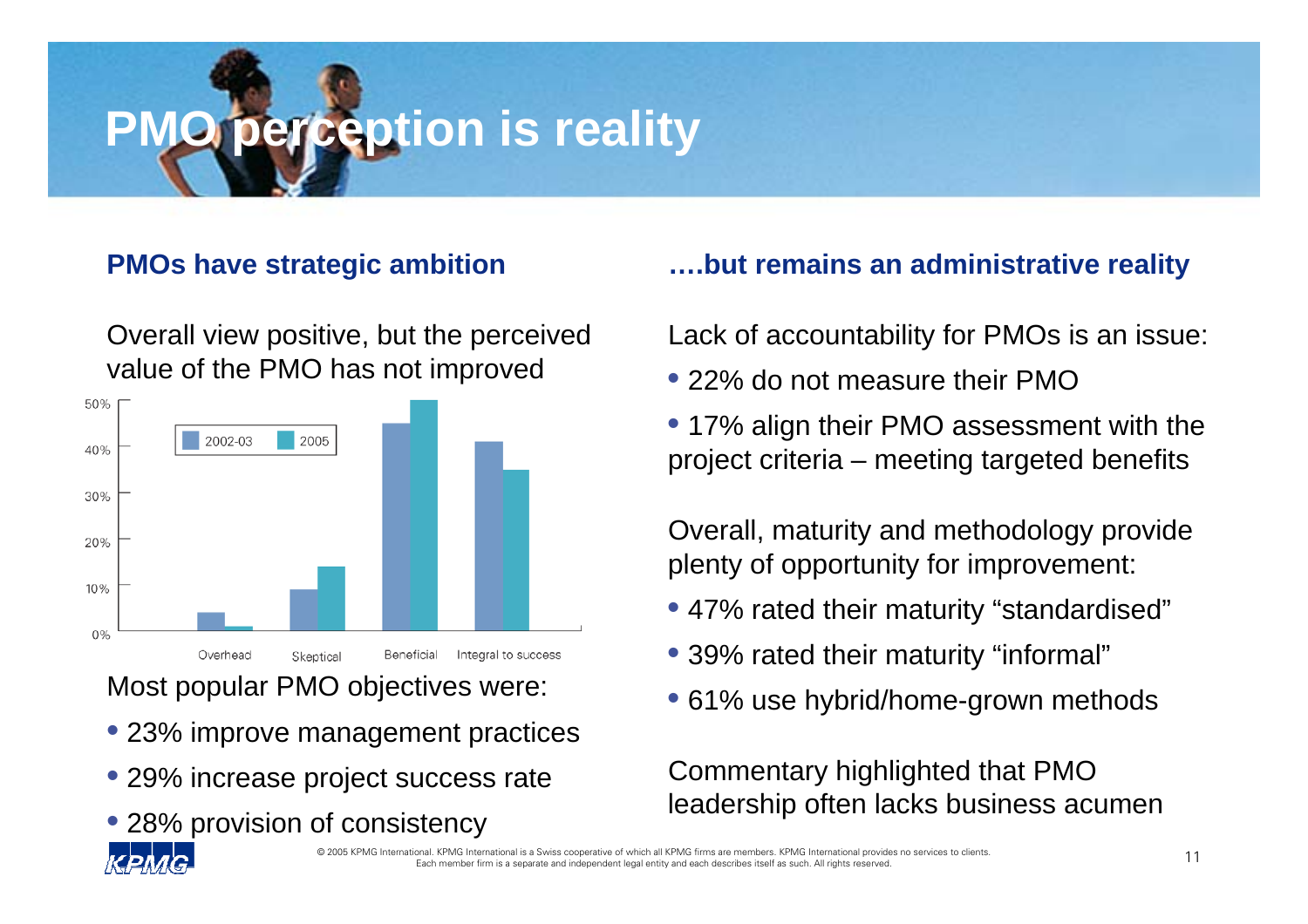# **Project governance focussed on today**

#### **Governance today is inconsistent**

Whilst 30% of organisations always report to the Board:

- 51% of Boards have a *limited* awareness of their benefits and risks
- 20% of Executives have this level of awareness

Pay for performance is rare:

- 13% use performance based funding
- 61% use lump sum funding

20% do not have any formal criteria to cancel projects, or put them on hold

#### **….and also disconnected**

Linking to remuneration is rare:

- 87% indicated Executives are responsible for achievement of project benefits
- Only 23% always tie benefits to individual performance plans



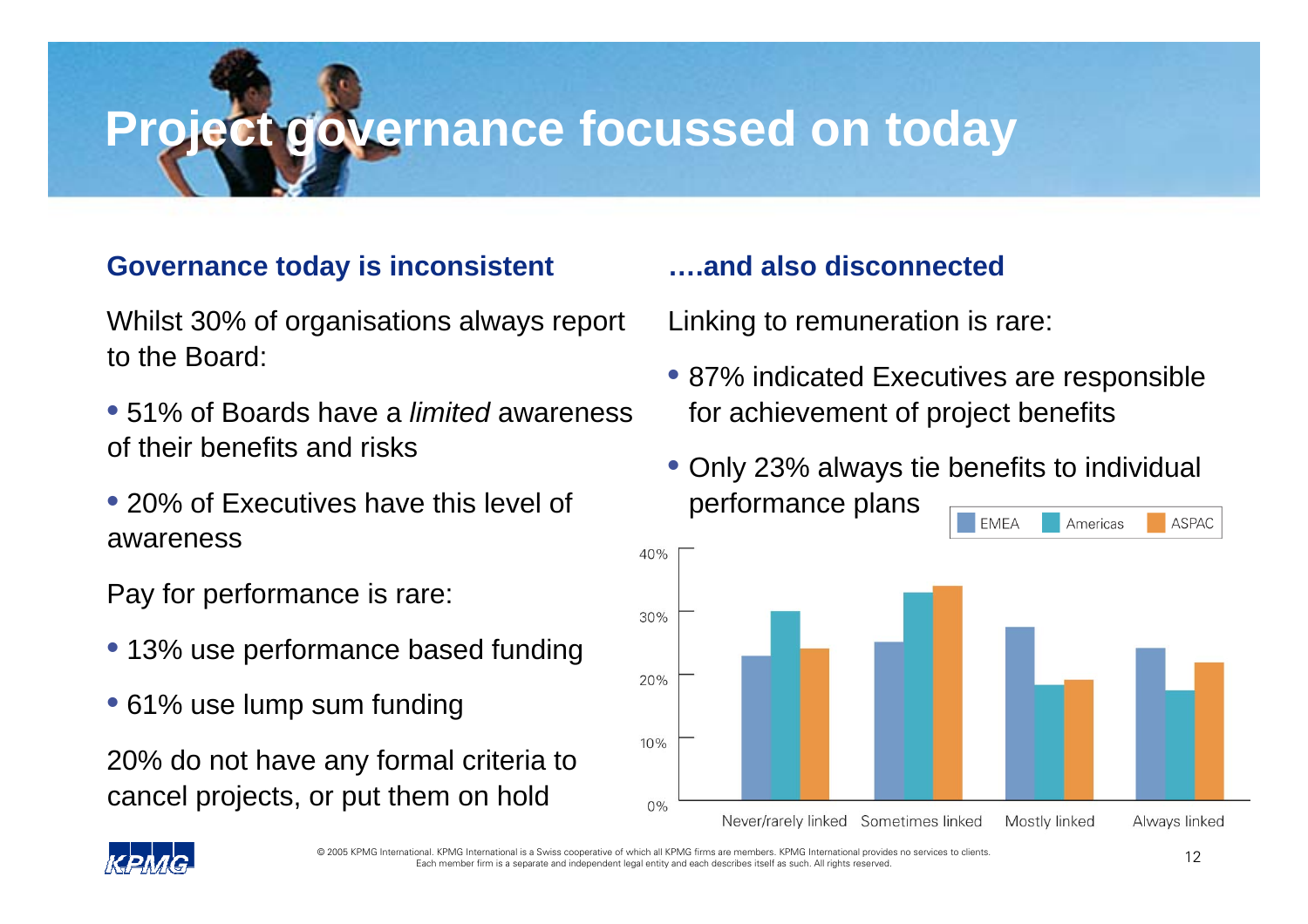

What businesses are doing to keep commitments

### **How well are commitments being kept**

**How is project success defined today**

**We don't know (and neither do you)**

**Benefits leakage is the real issue**

**The profile of failure**

Pathway to keep more commitments

How committed are you?

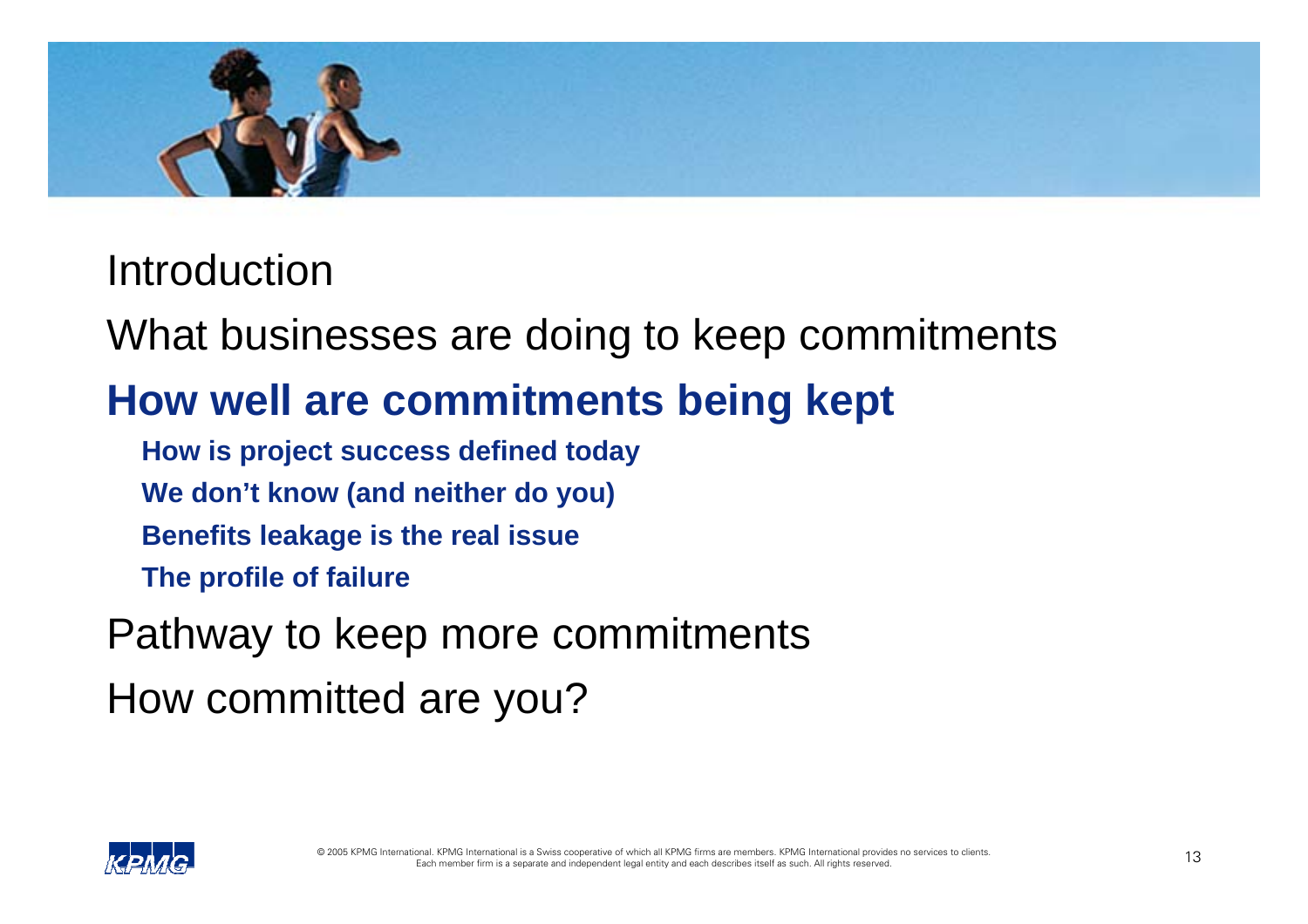## **How is project success defined today**

#### **The definition of success has evolved**

- 49% experienced at least one "failure"
- Modest improvement from 57%
- Achieving benefits is now the key determinant of project success



#### **…but many organisations have not**

- Project success is often a matter of interpretation. Success can be:
	- achieving an acceptable level of failure or lost benefits
	- delivering something, so that you have a chance at being termed successful
- The shift away from traditional *cost* and *time* measures lifts assessment complexity

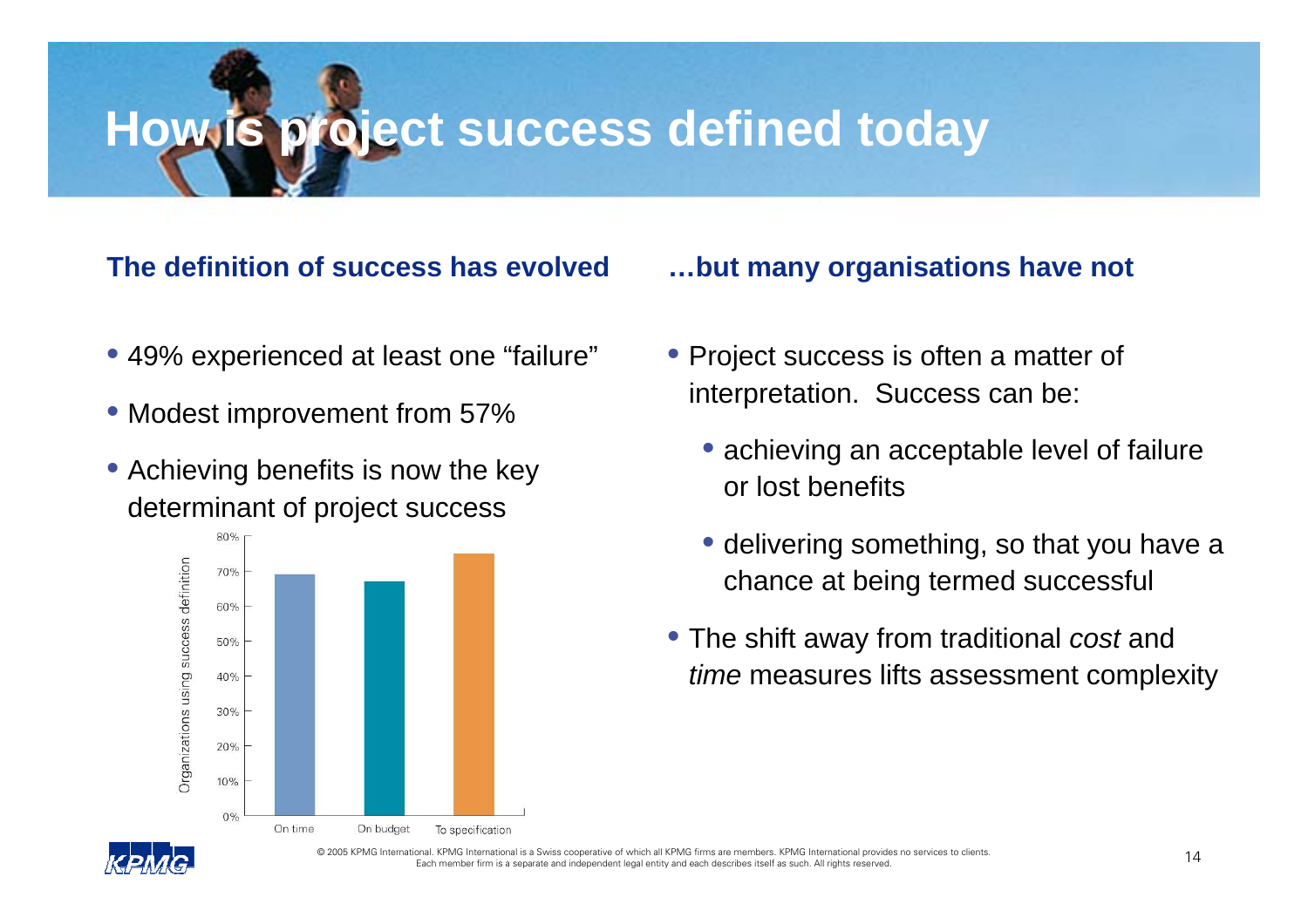# **We don't know (and neither do you)**

#### **To keep or not to keep commitments**

Benefits are poorly defined/measured:

- 59% have no, or an *informal*, benefits management processes
- 18% of those with a *formal* process stringently enforce it

Those defined, often get forgotten:

- 13% track benefits until realised
- 31% end in an ad hoc manner

23% always integrate to operational plans

#### **….who would know**

#### Knowing where you start is critical, but only 27% always baseline prior to a project



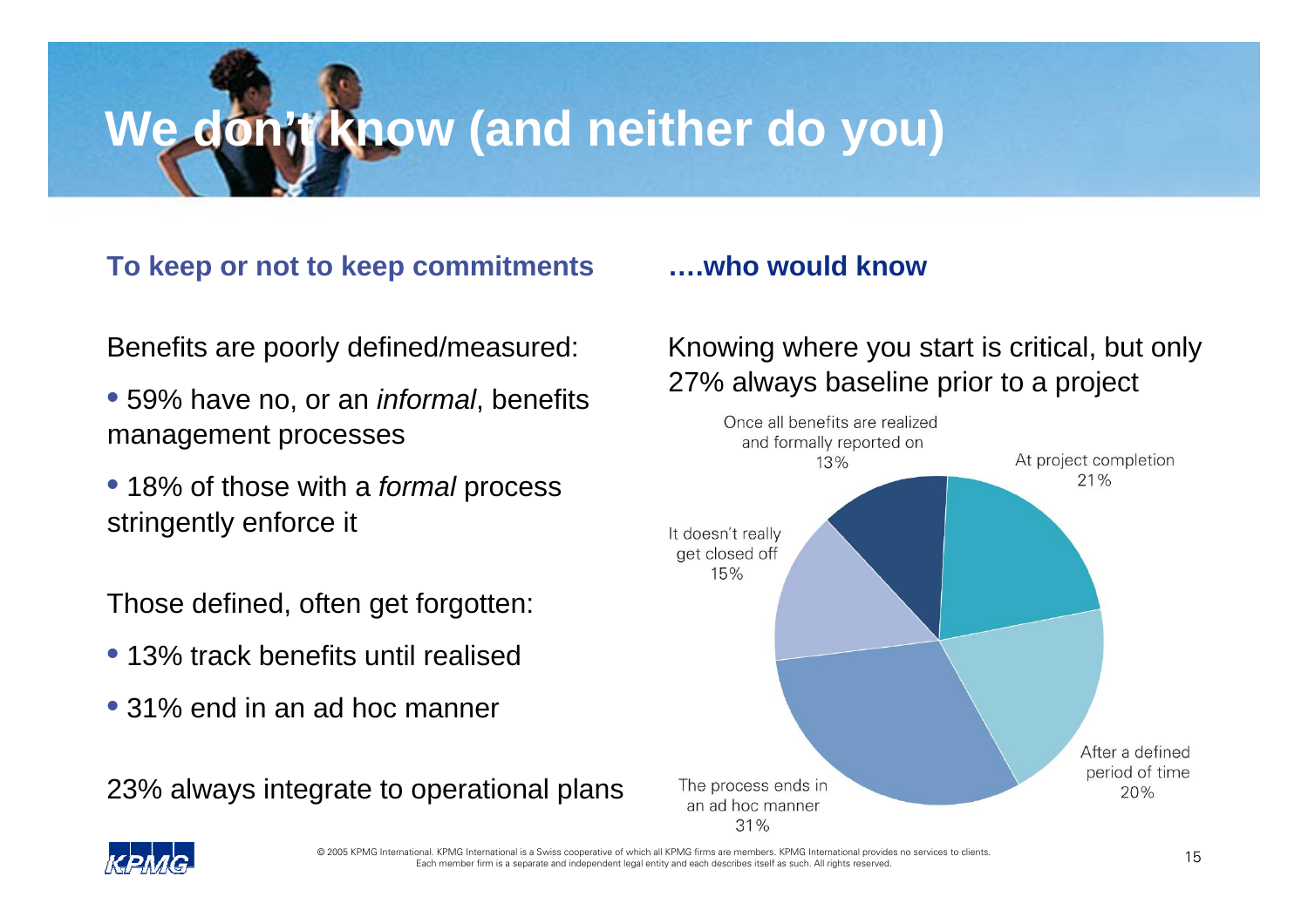# **Benefits leakage is the real issue**

#### **If only three quarters is delivered**

- Organisations typically deliver 51% 75% of targeted benefits
- Only 2% claimed all benefits achieved in the past 12 months



Organizations with some benefits process

For organizations with some benefits process, proportion of targeted benefits delivered

#### **….should budgets be cut by 25% ?**

With benefits so poorly defined/measured:

- How can 86% claim they only lost up to 25% of their targeted benefits?
- Does the remaining 14% represent more accuracy or insight into their performance?

Whilst accurate quantification is difficult:

- We deduct that generally one quarter of committed benefits is not realised
- We suspect the loss may be far higher

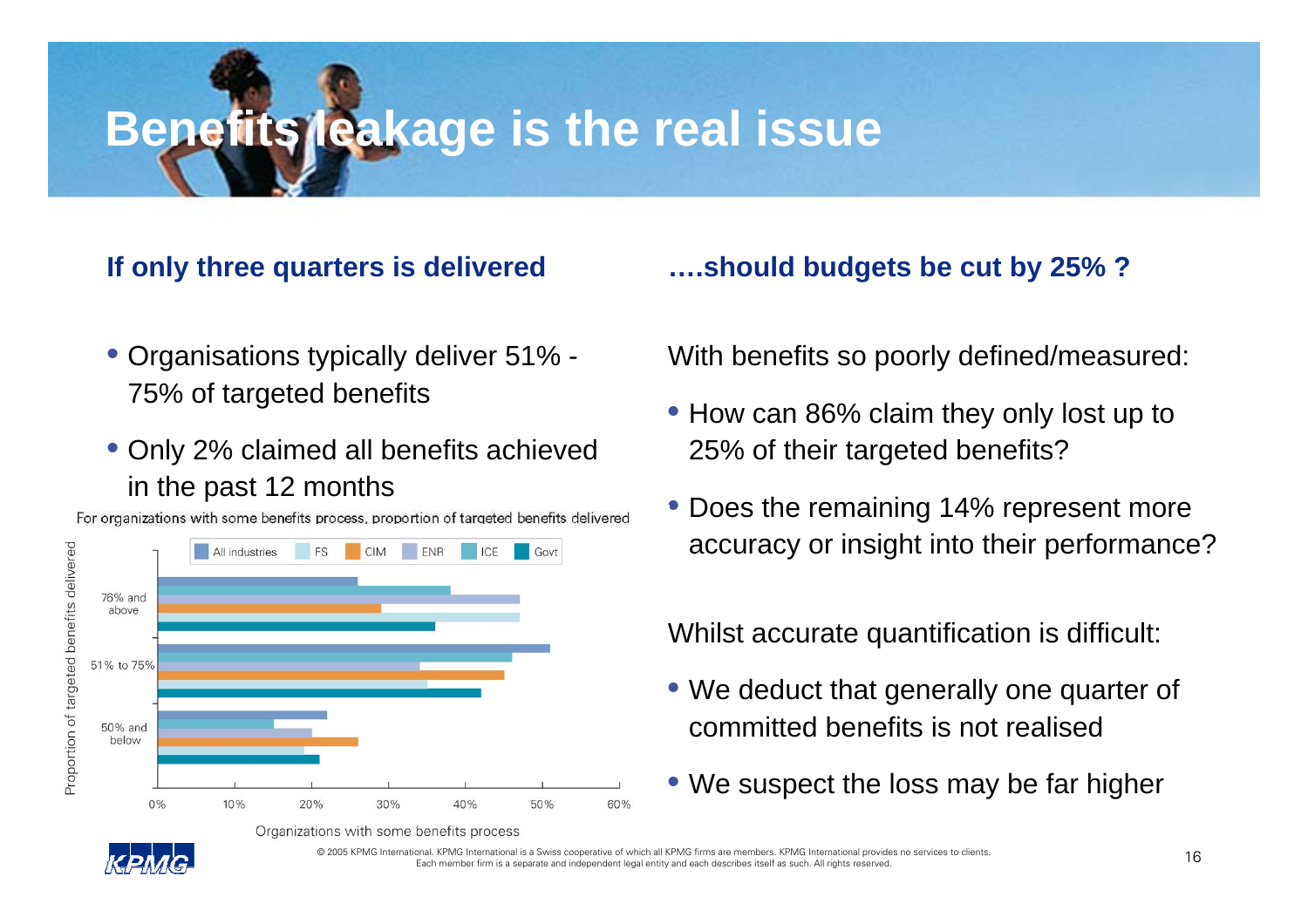# **The profile of failure**

#### **An expected, and unexpected, profile**

- 83% indicated high or medium complexity projects had higher failure rates
- 49% indicated short-term projects had higher failure rates



#### **…and it punishes your top-line as well**

The evolution of success criteria from costfocus to benefits-focus has highlighted the high impact on the customer:

- 43% indicated their project failures directly impact the customer
- This is represented as decreased *customer satisfaction* or loss of *competitive advantage*

Most common *intangible* impacts were:

- Staff cynicism
- Negative cultural impacts

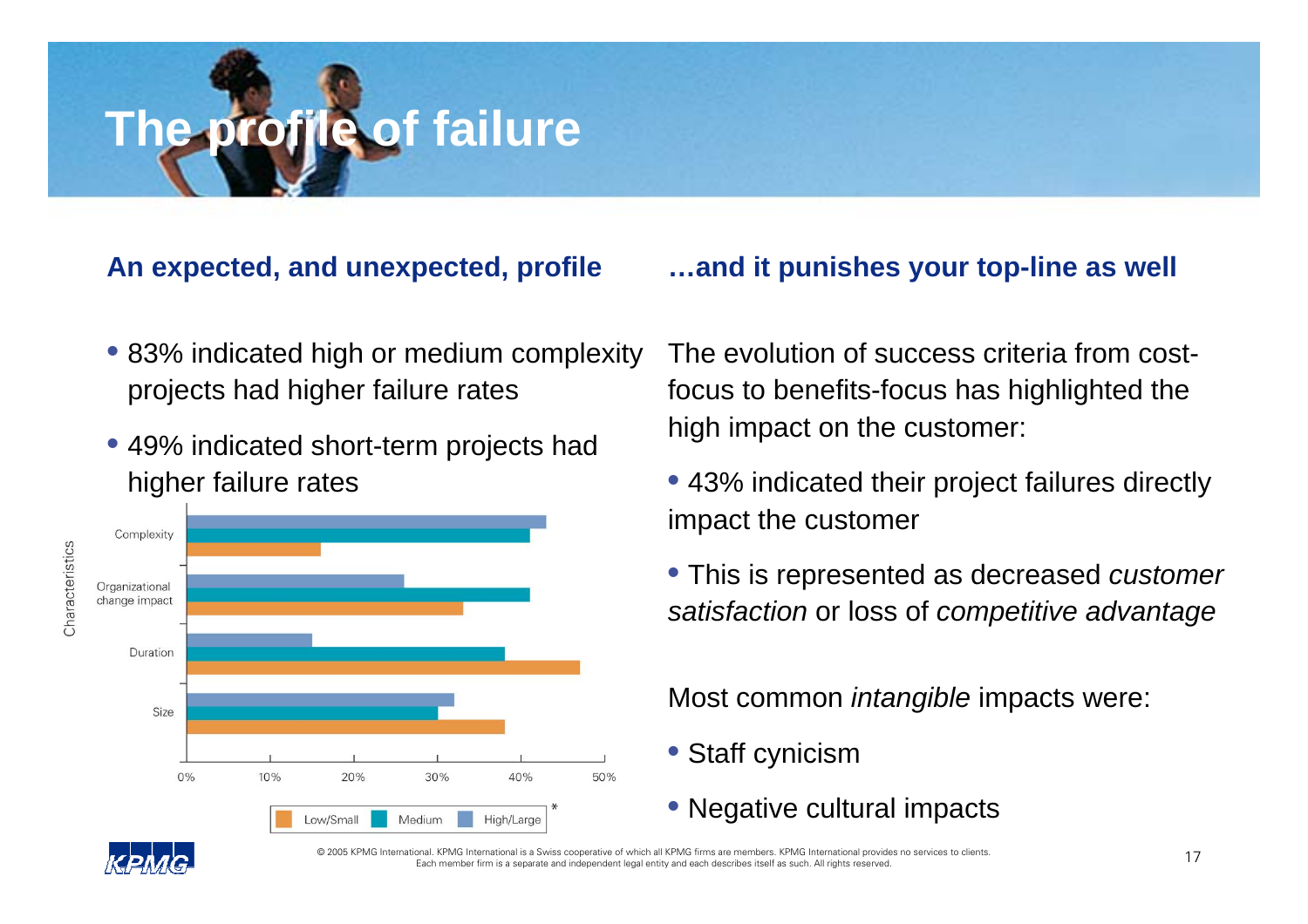

What businesses are doing to keep commitments

How well are commitments being kept

### **Pathway to keep more commitments**

**Collective practices required Project governance today and tomorrow Golden rules 2005**

How committed are you?

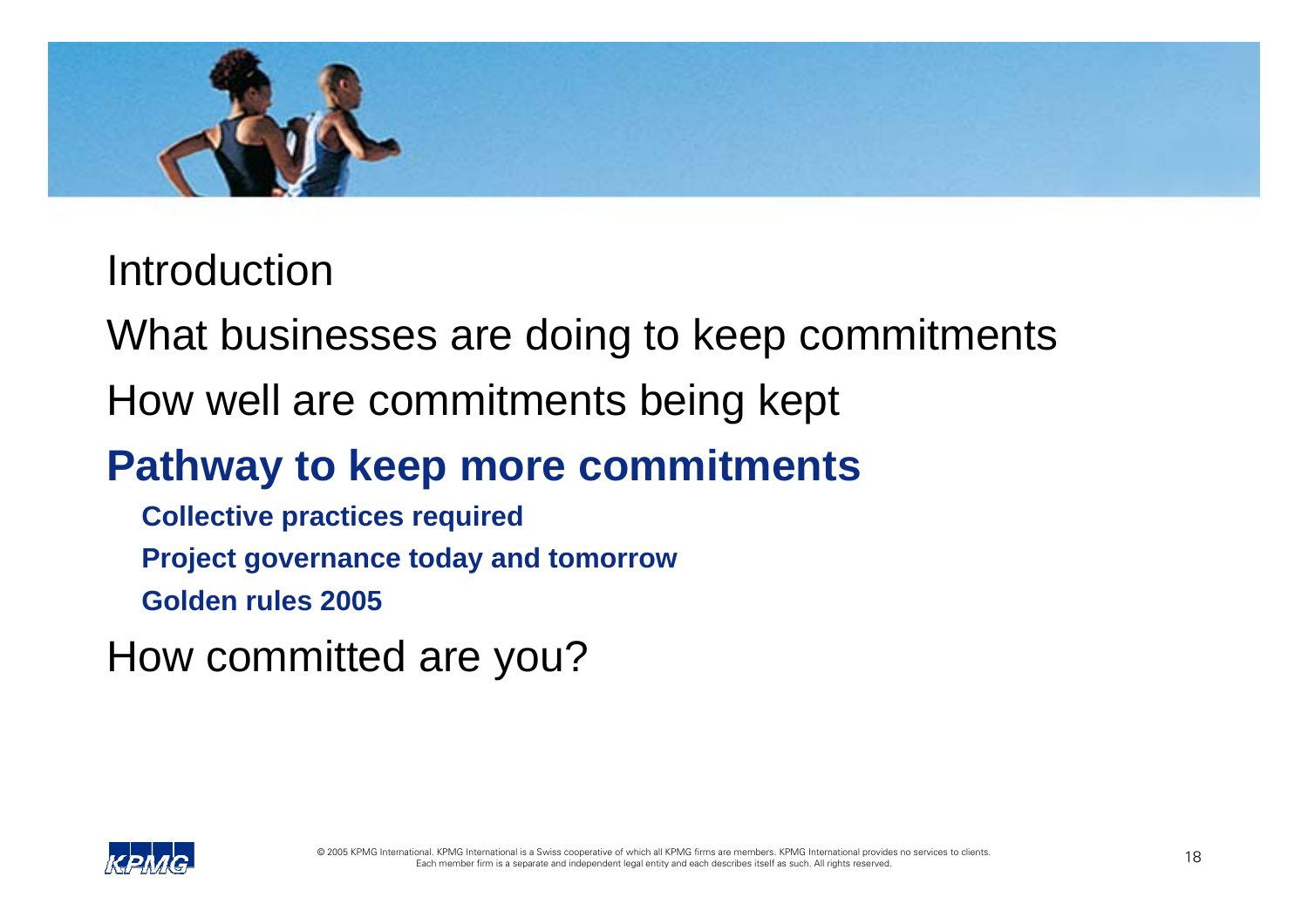# **Collective practices required**

#### **Good individual practices help**

#### **….but a systematic collection of practices results in real improvement**

For example, the following respondents experienced greater project success:

- where PMO manages all projects (22%)
- that always report to Board (30%)
- with a very formal benefits process (18%)
- where the majority of project managers are formally qualified (24%)
- who always perform a rigorous risk analysis during initial planning (29%)

For example, the following combinations:

| <b>Active PMO</b>                                        | <b>PMO reports to CEO</b>                        |
|----------------------------------------------------------|--------------------------------------------------|
| <b>Major projects</b><br>report to Board                 | <b>Performance linked</b><br>to individual KPIs  |
| <b>Formal benefits</b><br>process                        | <b>Measure benefits</b><br><b>Until realised</b> |
| <b>Rigorous risk analysis</b><br>during initial planning | Use an external<br>reviewer                      |

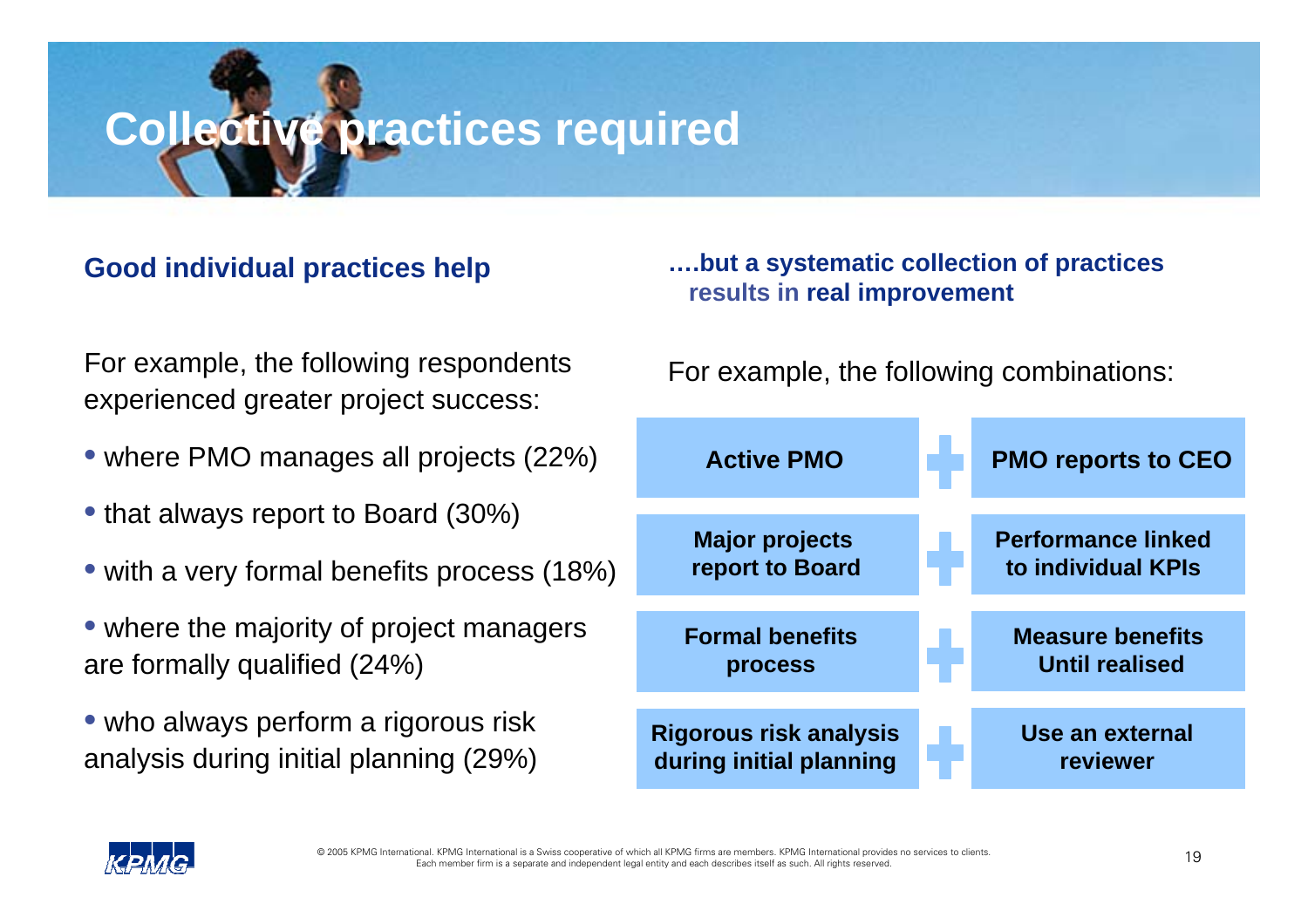# **Project governance today and tomorrow**

#### **Governance enhancement to lead to**

Project governance practices can not be assessed in isolation:

• Need to address all governance drivers – equity, stakeholder, corporate and internal

• Support key constants of learning, responsibility, communication, and sustainability



#### **…governance integration moving forward**

With integrated governance, the Board's role does not stop with approval:

- The Board must put in place a rigorous oversight framework
- Effective project governance involves monitoring the project today, and tomorrow

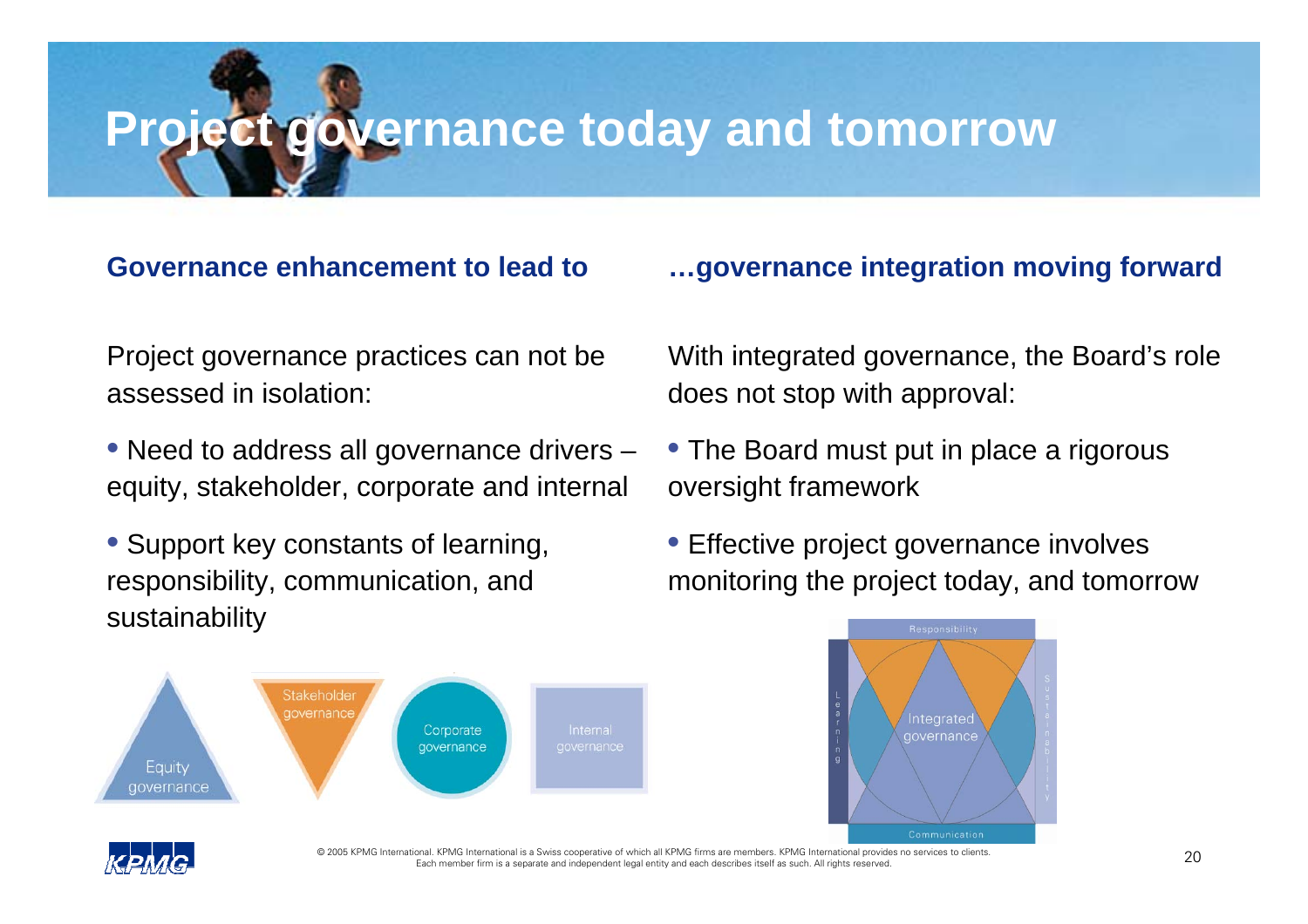# **Golden rules 2005**

| <b>Govern to achieve</b>               | Establish an end-to-end integrated governance framework                                                                            |
|----------------------------------------|------------------------------------------------------------------------------------------------------------------------------------|
| <b>Prioritise to realise</b>           | Establish an enterprise-wide prioritisation processes to get<br>more from less                                                     |
| <b>Align and adjust</b>                | Ensure all initiatives are clearly aligned with business strategy<br>and maintain alignment                                        |
| <b>Safeguard value</b>                 | Control benefits leakage by clearly defining what, how and<br>when you will receive value $-$ and regularly reassess               |
| <b>Hold to account</b>                 | Clearly define individual accountability for realising benefits, and<br>integrate into operational plans                           |
| <b>Invest in people</b><br>and process | Recognise project disciplines and develop capability, capacity<br>and risk models to suit your organisational maturity and culture |

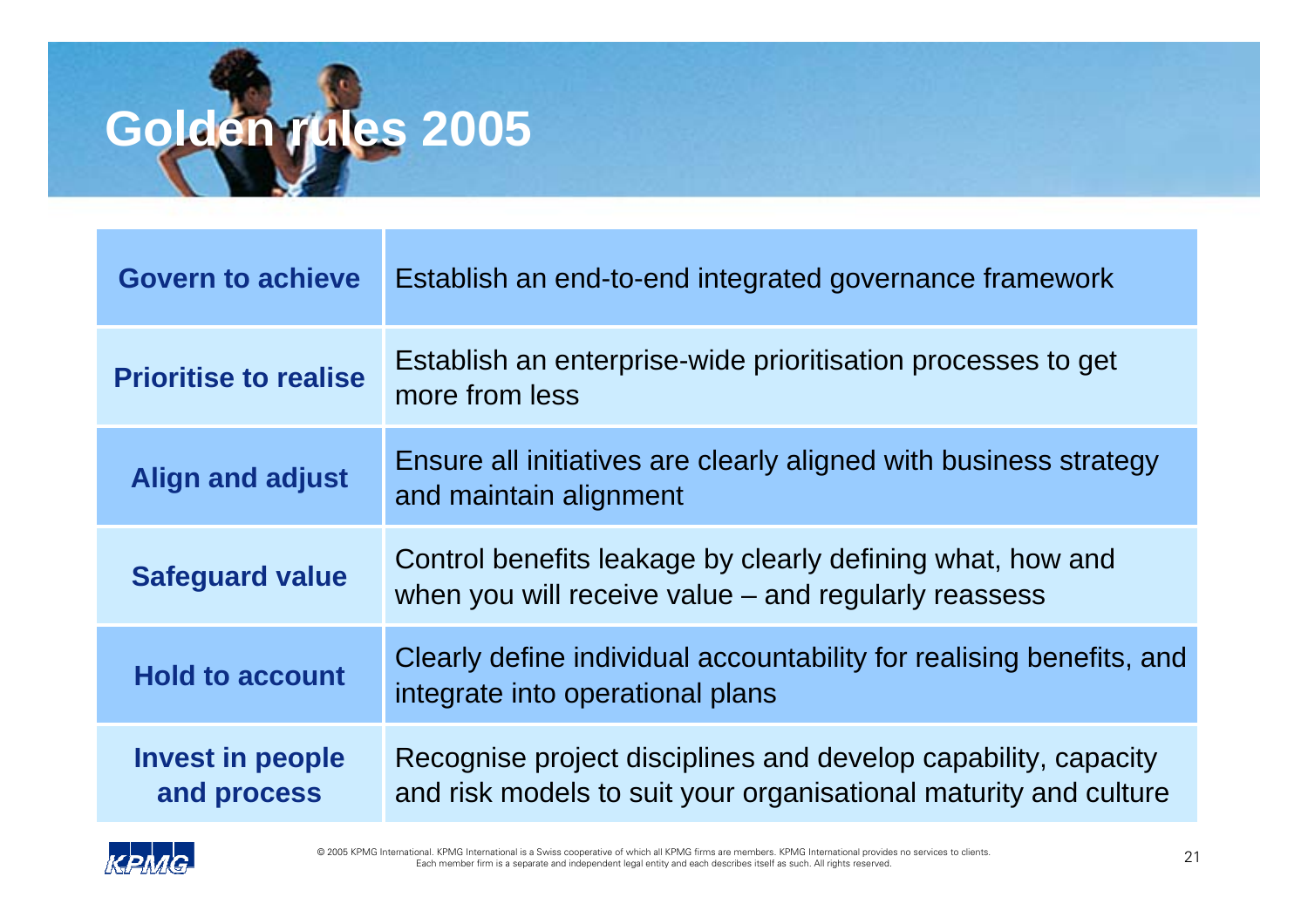

What businesses are doing to keep commitments

- How well are commitments being kept
- Pathway to keep more commitments

**How committed are you?**

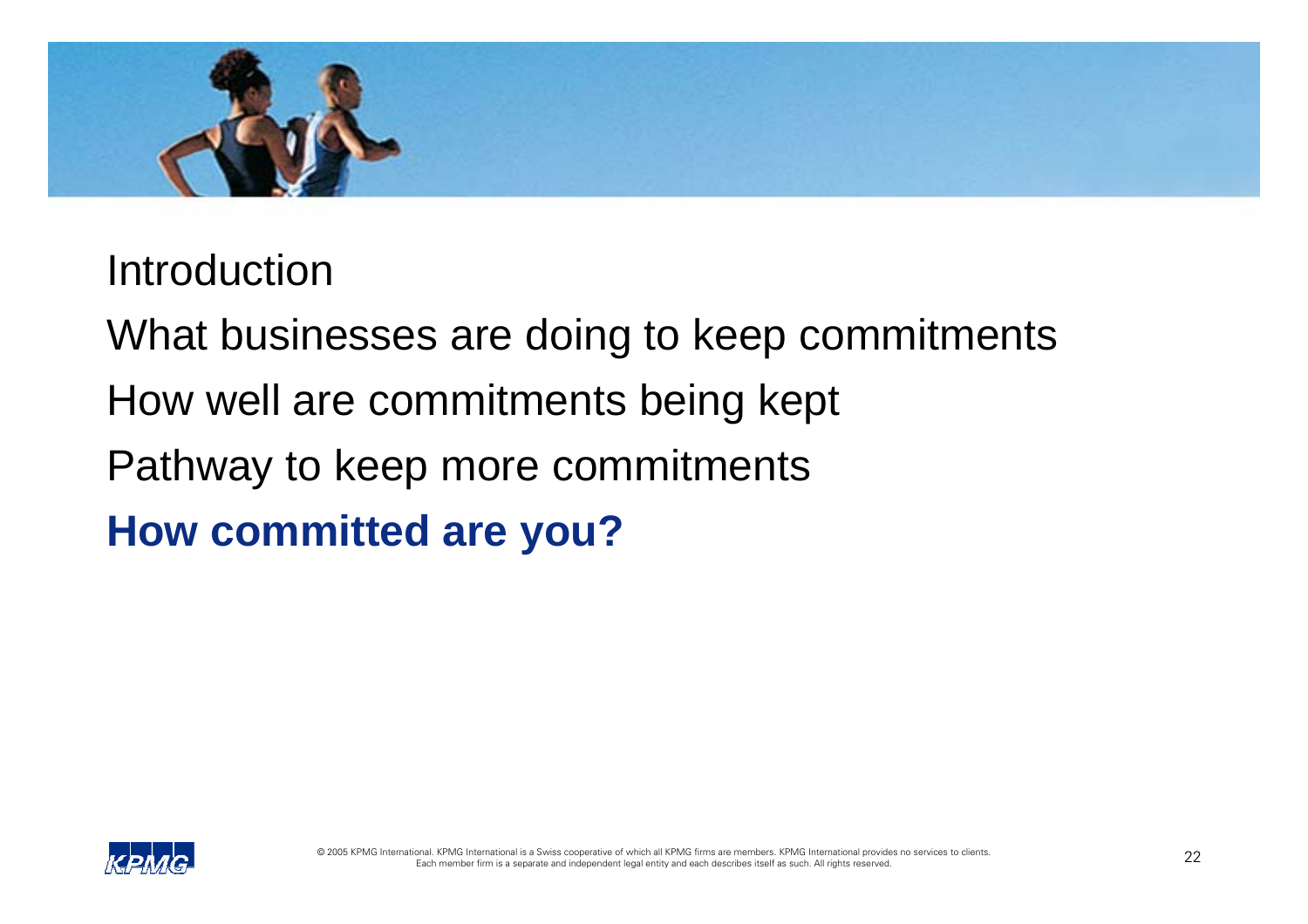# **Summary - How committed are you ?**

- Boards and Executives are making **increasing commitments**
- Governance today tends to **focus on making commitments, not keeping them**.
- The **definition of success has evolved** to focus on the level of commitments kept
- Most organisations have **inadequate capability** to quantify their **benefits leakage**
- Unfortunately, if you **deliver something,** you **may be considered successful**
- On average they are **forfeiting up to one quarter** of the **promised benefits**
- The **top line gets punished** as well, with customers often impacted by project failures
- Only the **minority of organisations invest** in appropriate capability development
- **A collective, systematic approach** is required to increase your project success rate
- Ultimately, **integrated governance is the key** to significant and sustainable success